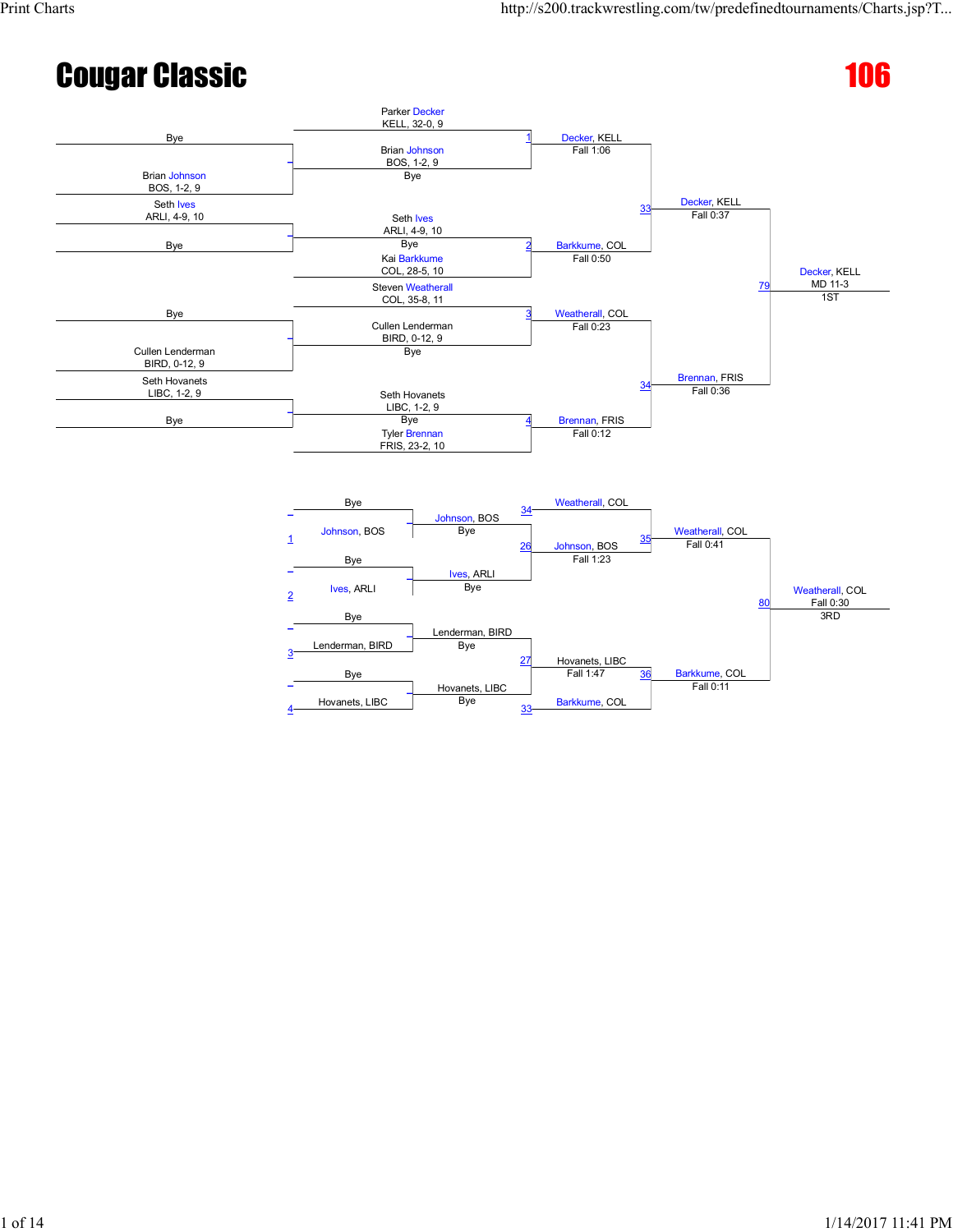Taylor, BOS

Bye

Vasquez, ARLI Fall 2:00

3RD

# **Cougar Classic 113**



Bye

Bye<br>Bye

 $\overline{\phantom{a}}$ 

37

Bye

Taylor, BOS

Bye \_

\_

 $\overline{\phantom{0}}$ 

Bye Bye

 $\overline{\phantom{a}}$ 

Munera, LIBC Bye

Bye

Bye Bye

5

\_

\_

\_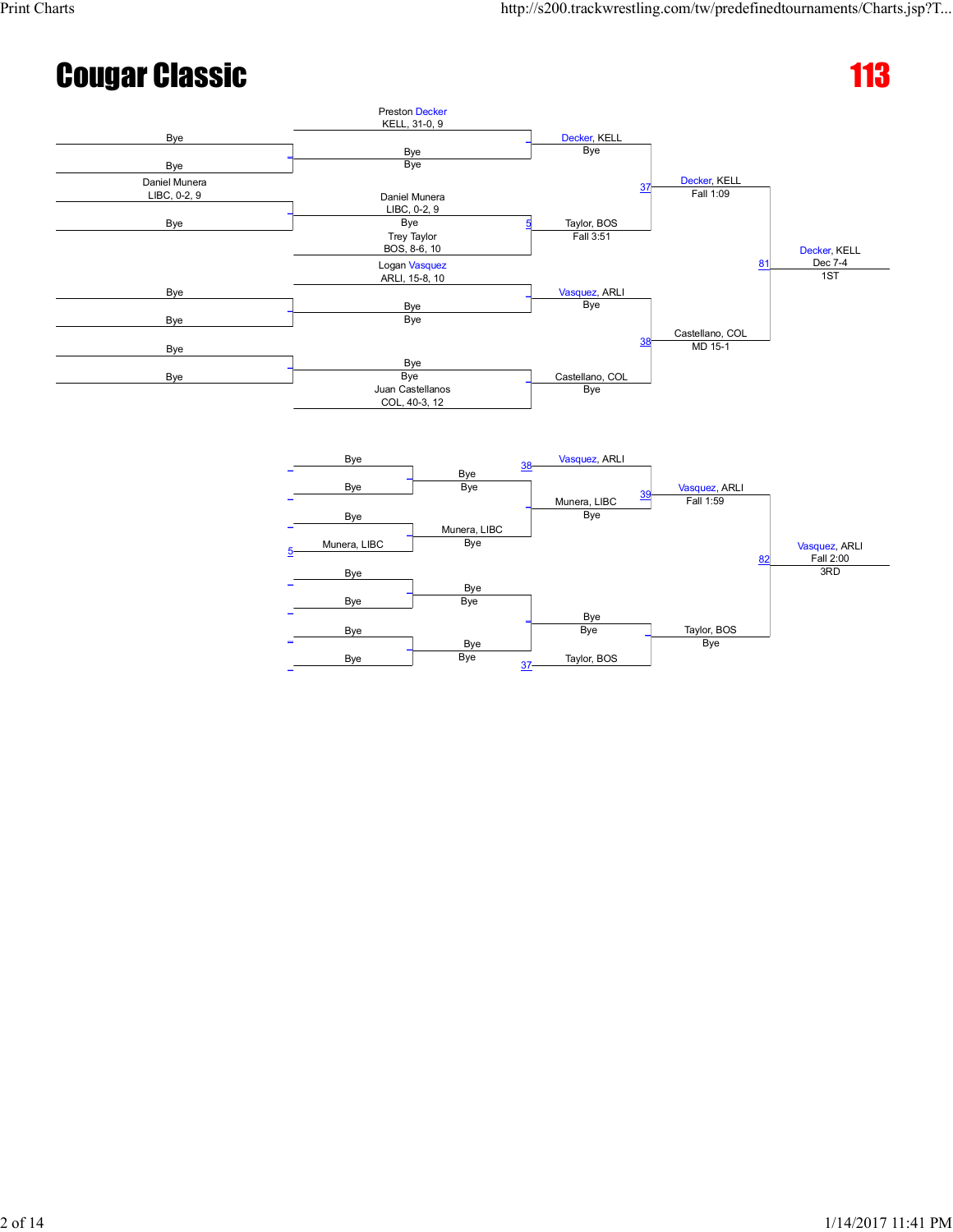Taylor, LIBC

Bye

Fall 2:00

3RD

# **Cougar Classic 2008 Cougar Classic** 2008



Bye

Bye<br>Bye

Bye

Taylor, LIBC

Bye \_

 $\overline{\phantom{a}}$ 

 $40$ 

 $\overline{a}$ 

\_

\_

\_

\_

Bye

Bye

Bye Bye

 $\overline{\phantom{0}}$ 

Bye Bye

 $\overline{\phantom{a}}$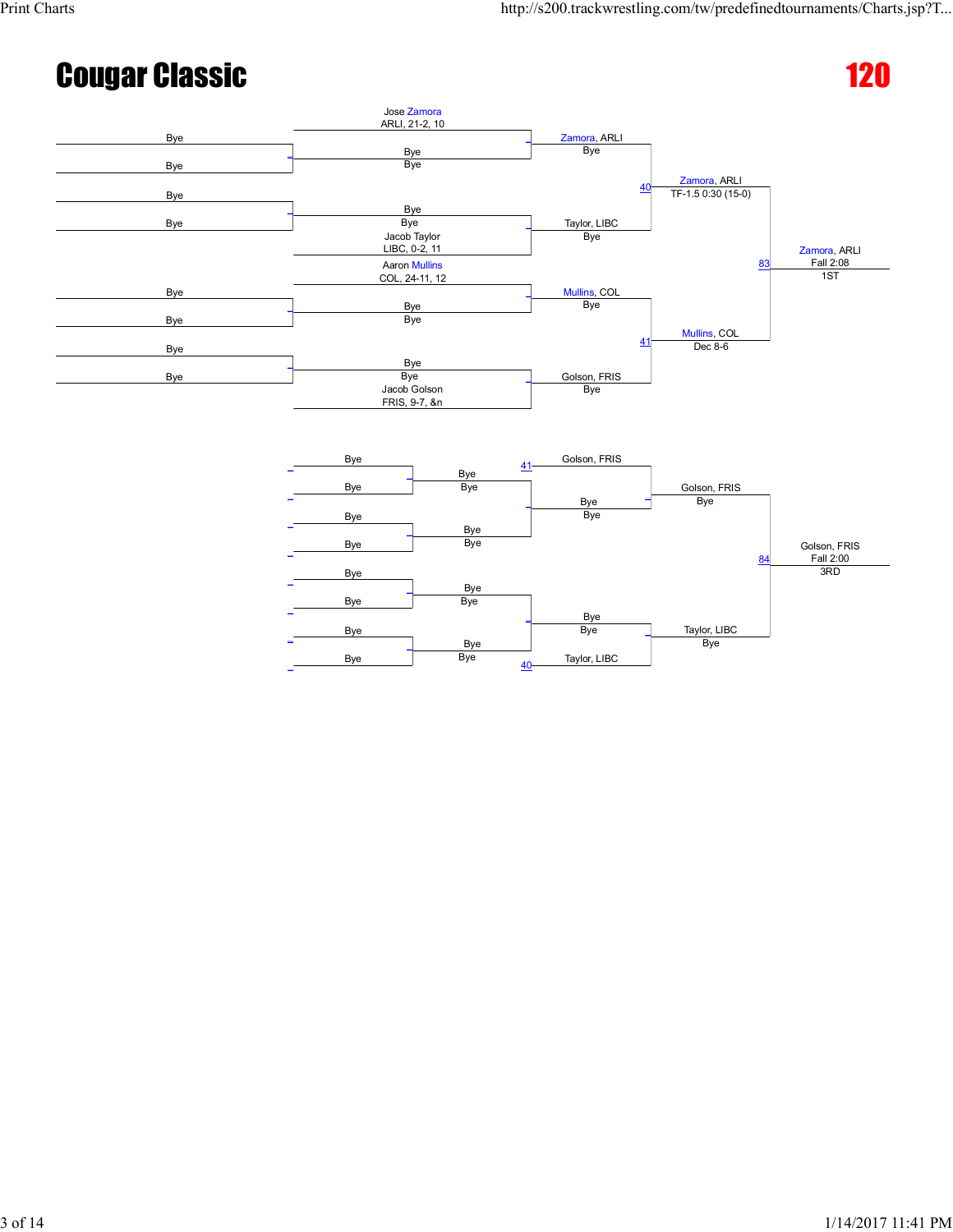# **Cougar Classic 2008 Cougar Classic** 2008



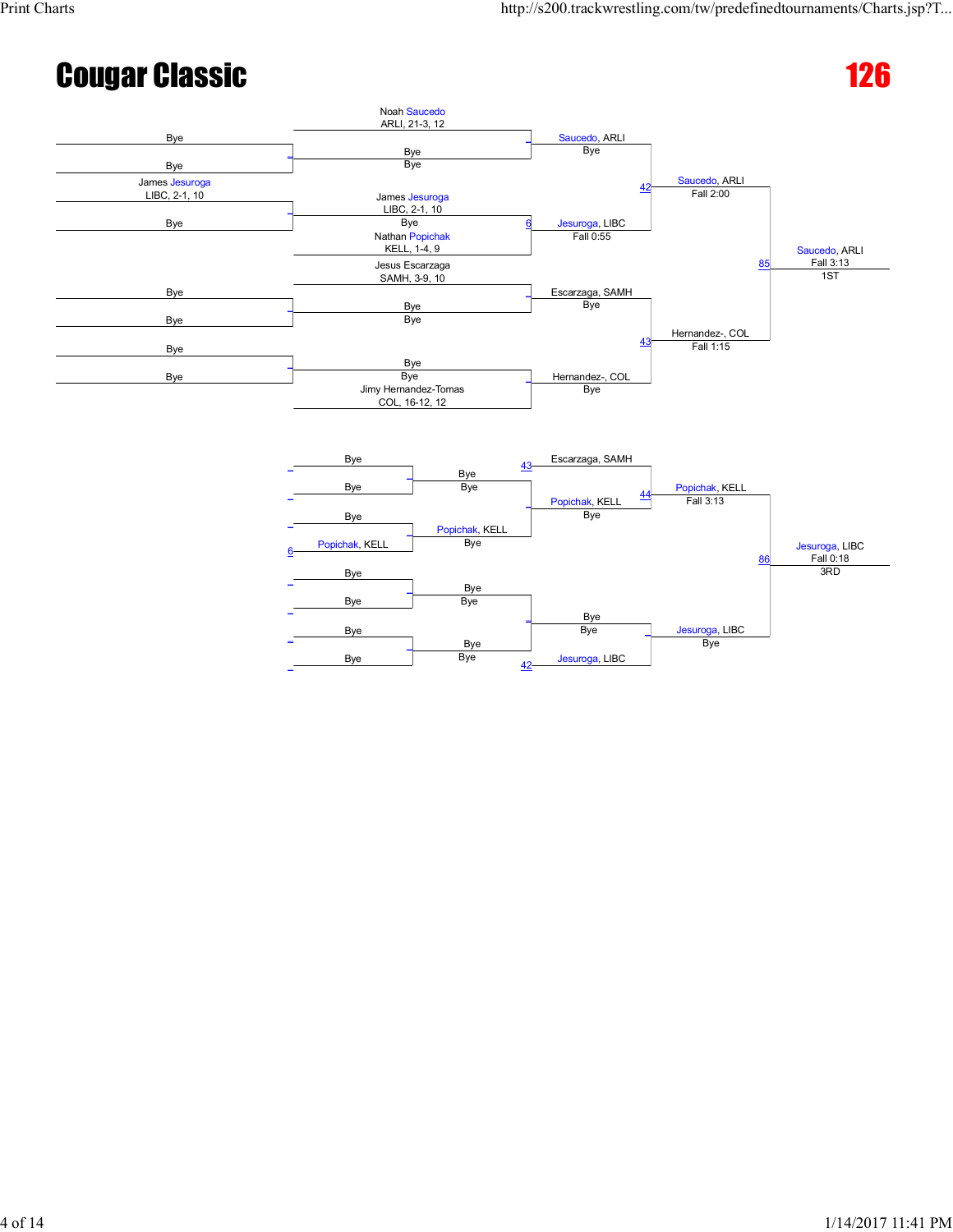

Bye

Bye<br>Bye

 $\overline{\phantom{a}}$ 

45

Bye

Bye \_

Whatcott, KELL

Whatcott, KELL

Bye

3RD

Bye

Bye

Bye Bye

 $\overline{\phantom{0}}$ 

Bye Bye

 $\overline{\phantom{a}}$ 

\_

\_

\_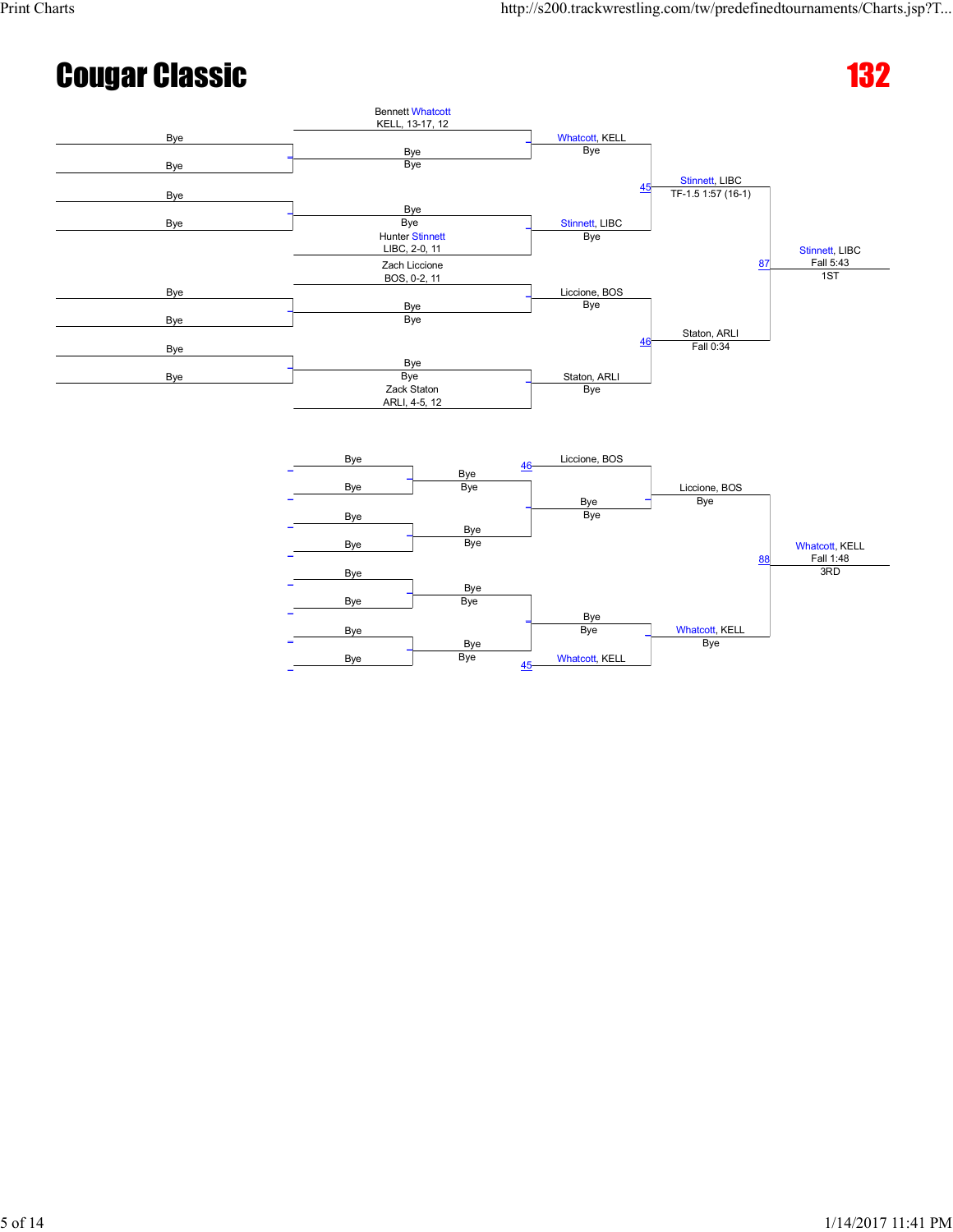Chappa, ARLI

TF-1.5 4:00 (17-2)

Brennan, FRIS Fall 2:00

3RD

#### **Cougar Classic 138**



Chappa, ARLI

Grider, KELL<br>Bye

28

47

Chappa, ARLI

Ahaus, COLH

Fall 0:30 50

7

 $\overline{a}$ 

8

\_

9

Fisher, COL Bye

 $\overline{\phantom{0}}$ 

\_

Chappa, ARLI Bye

Bye

Bye

Grider, KELL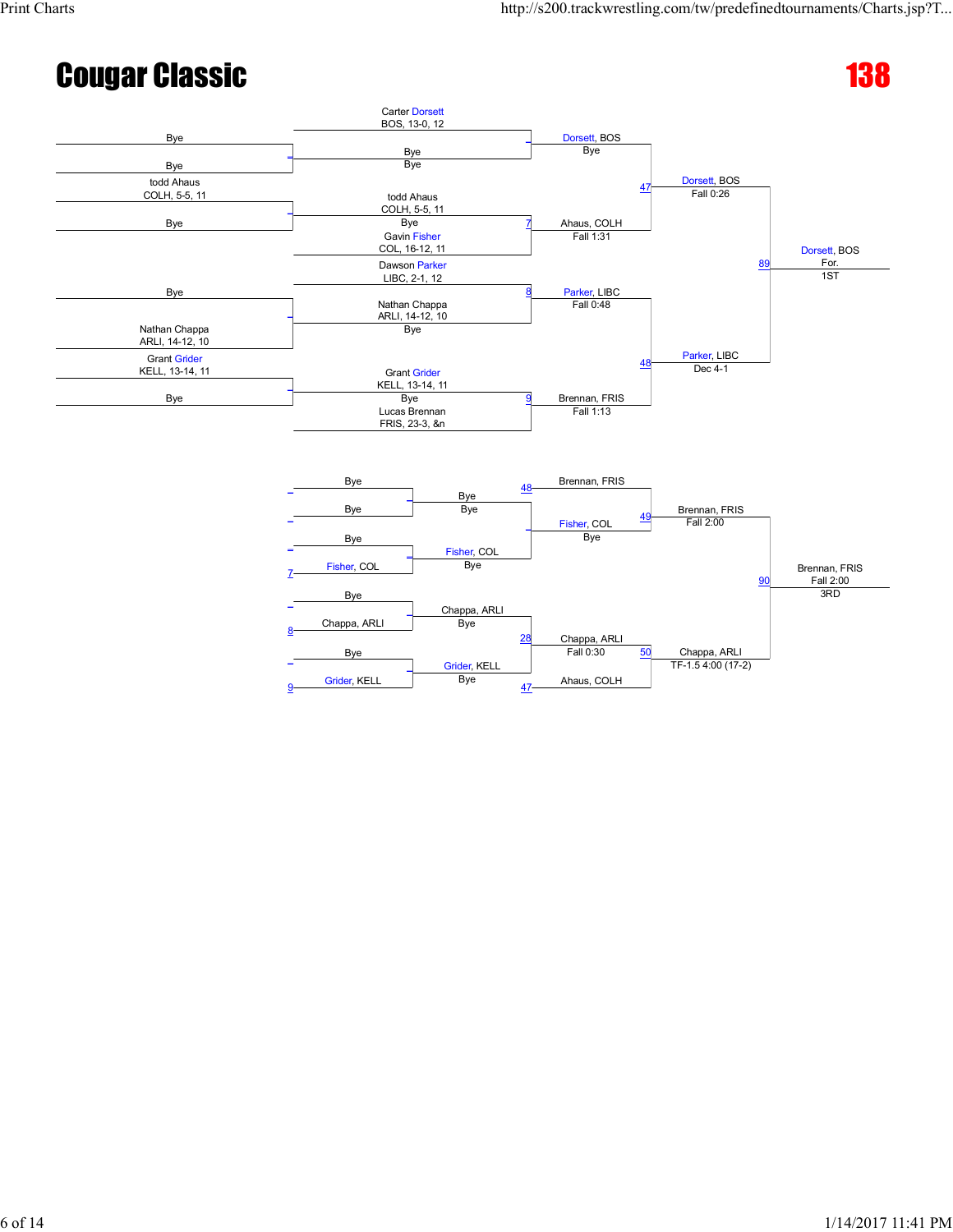

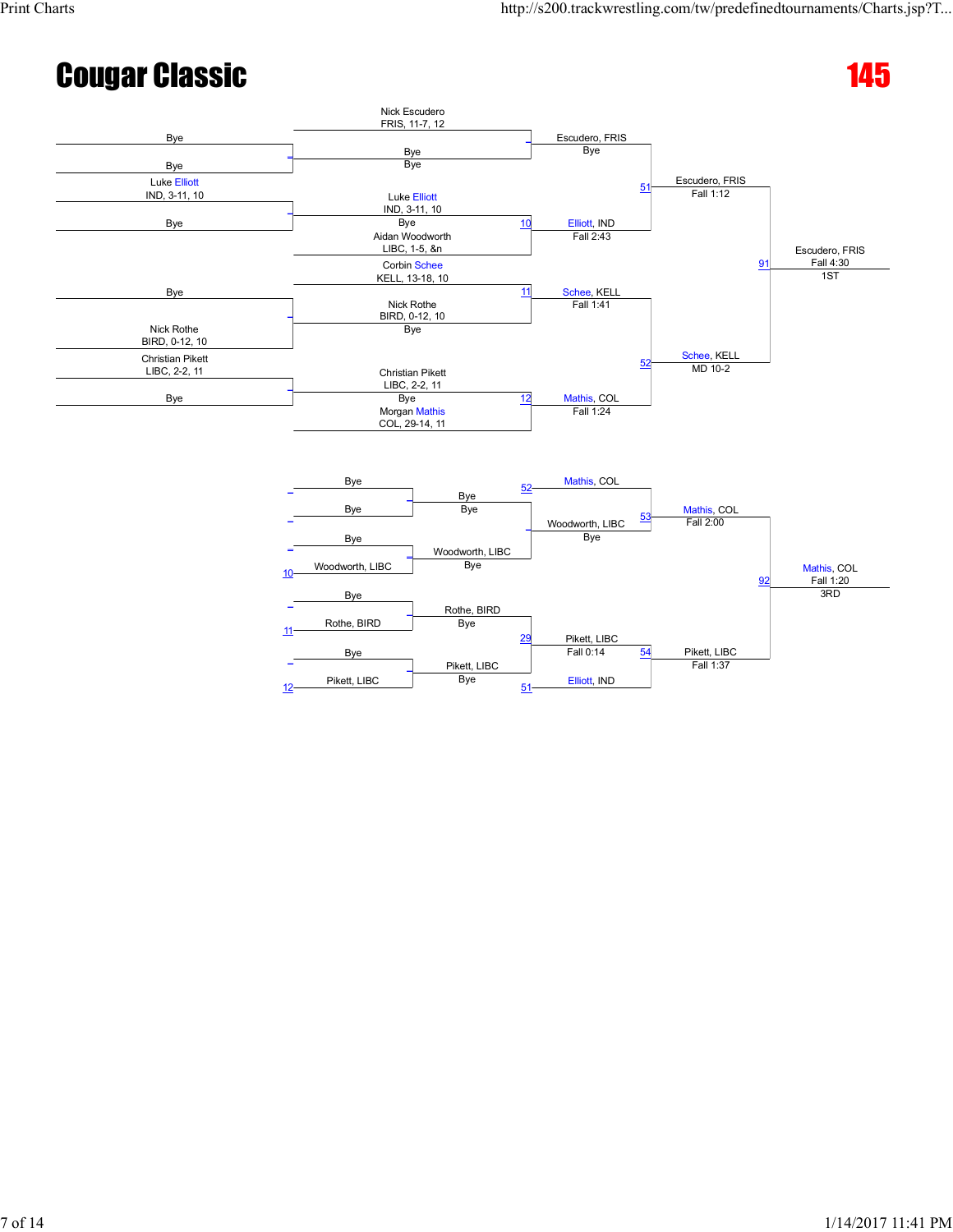3RD

Ramsey, LIBC

Bye

### **Cougar Classic 152**



Bye

Bye<br>Bye

 $\overline{\phantom{a}}$ 

55

Bye

Bye \_

Ramsey, LIBC

Bye

Bye

Bye Bye

 $\overline{\phantom{0}}$ 

Bye Bye

 $\overline{\phantom{0}}$ 

\_

\_

\_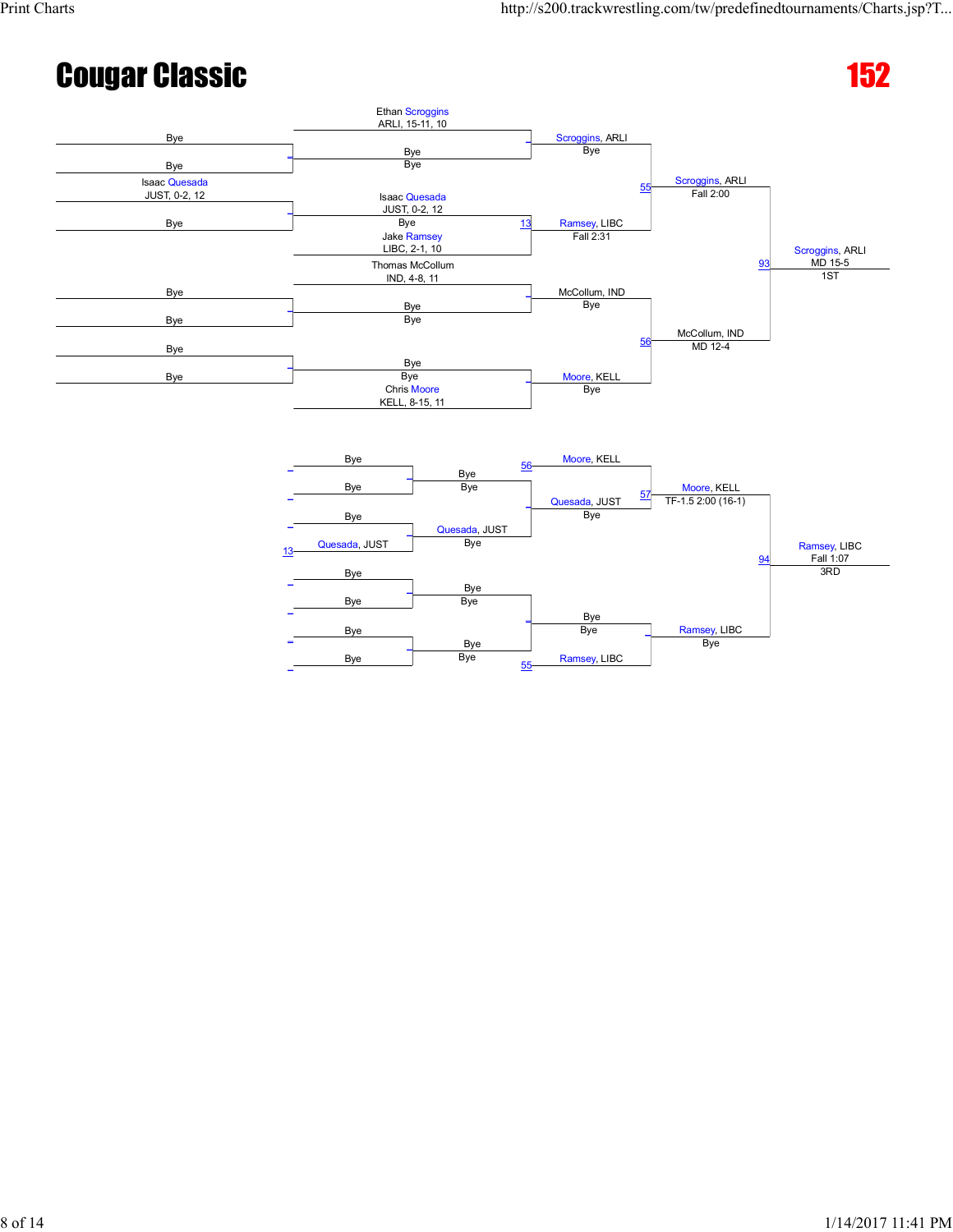



![](_page_8_Figure_5.jpeg)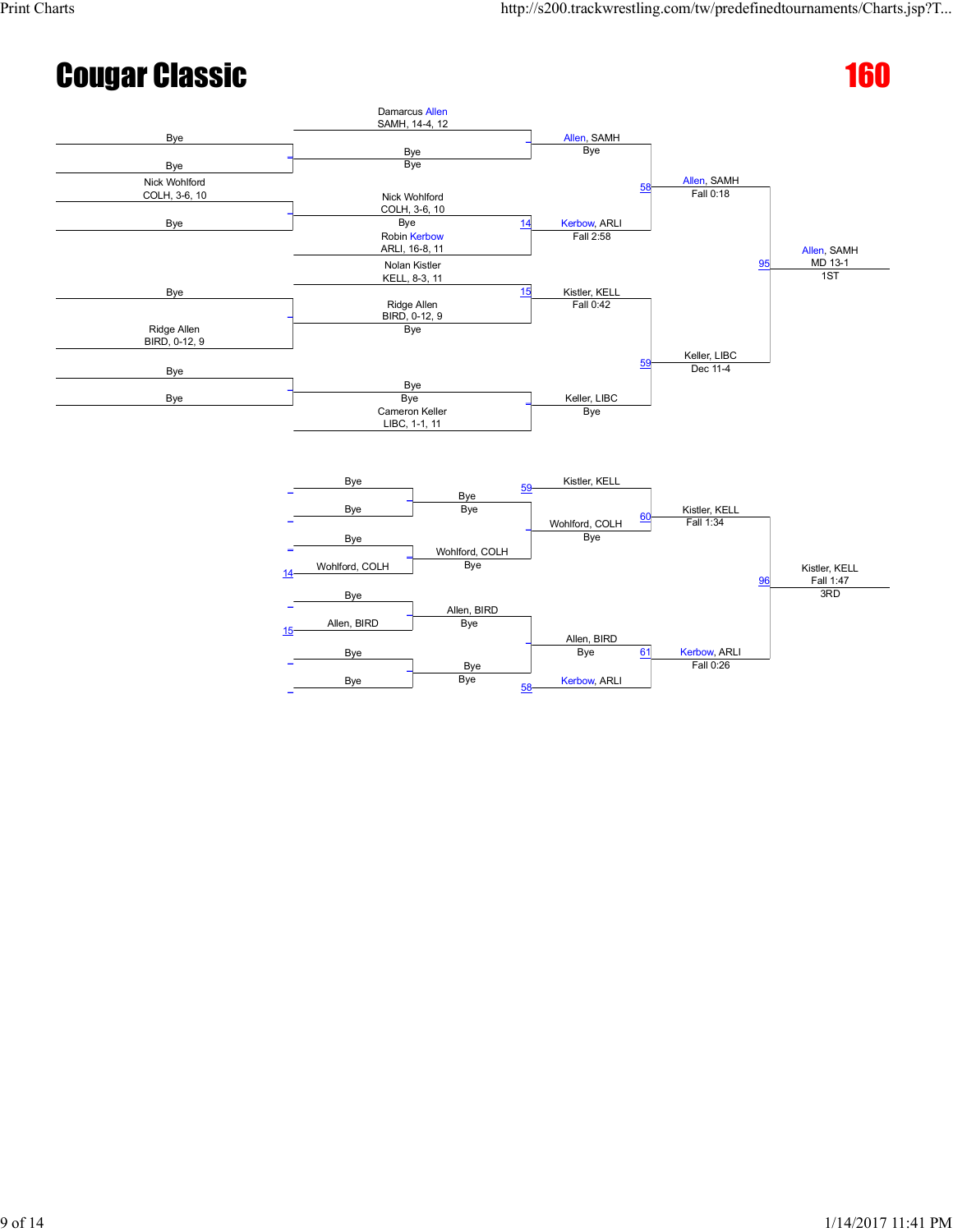![](_page_9_Figure_4.jpeg)

Bye Bye

 $\overline{\phantom{0}}$ 

Bye Bye

Bye

\_

\_

\_

Bye

Choi, LIBC

Bye \_

 $\overline{\phantom{a}}$ 

62

Bye

Choi, LIBC

Bye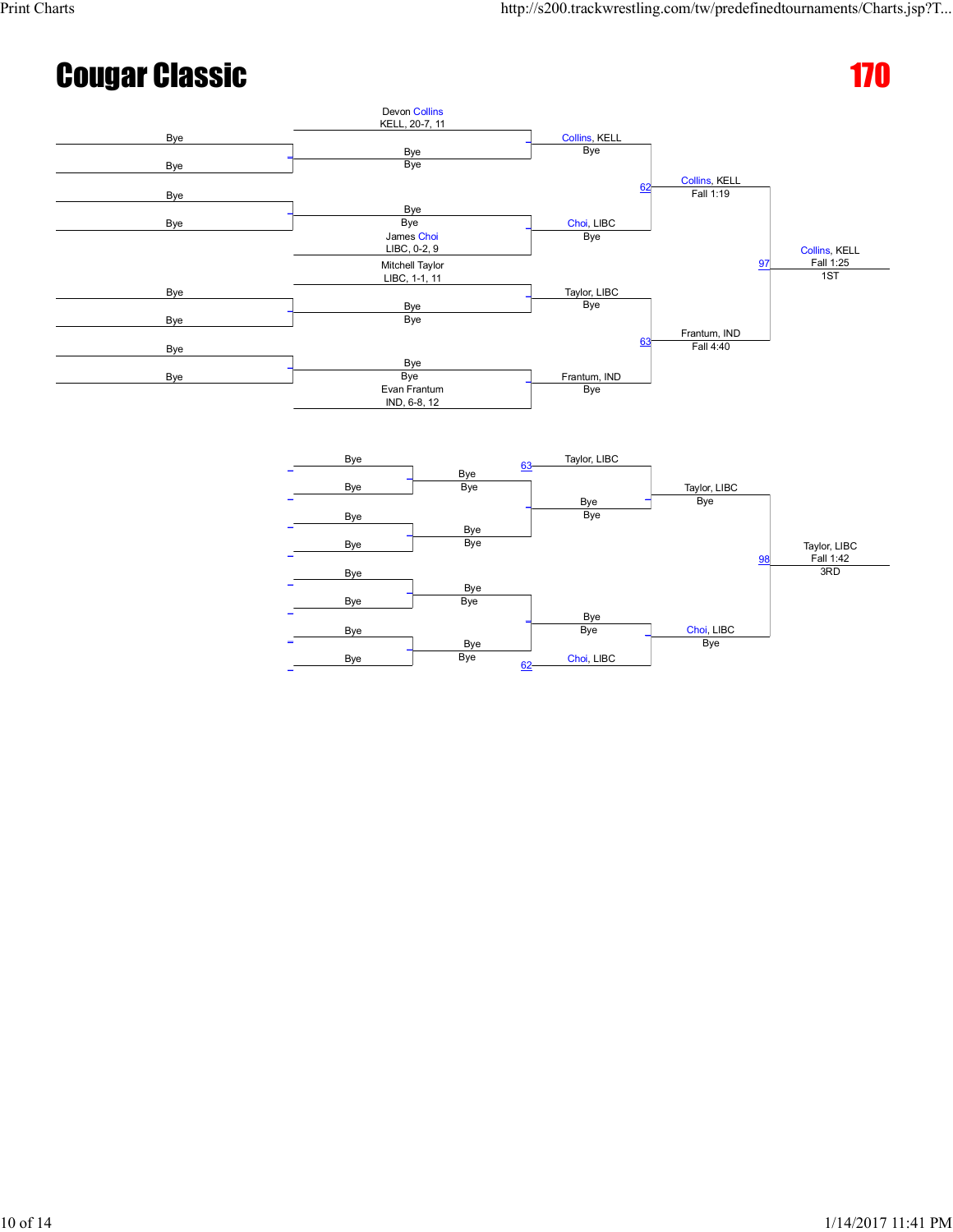<u>100</u>

Marley, LIBC

Fall 1:15

Marley, LIBC<br>Fall 1:55

3RD

### Cougar Classic 182

![](_page_10_Figure_4.jpeg)

Calderon, FRIS

Marley, LIBC<br>Bye

30

64

Marley, LIBC

Quinces, DUNB

Fall 0:38 67

Mascorro, BIRD Bye

17 Calderon, FRIS Bye

 $\overline{\phantom{0}}$ 

\_

Bye

Bye

18 Marley, LIBC

 $\overline{a}$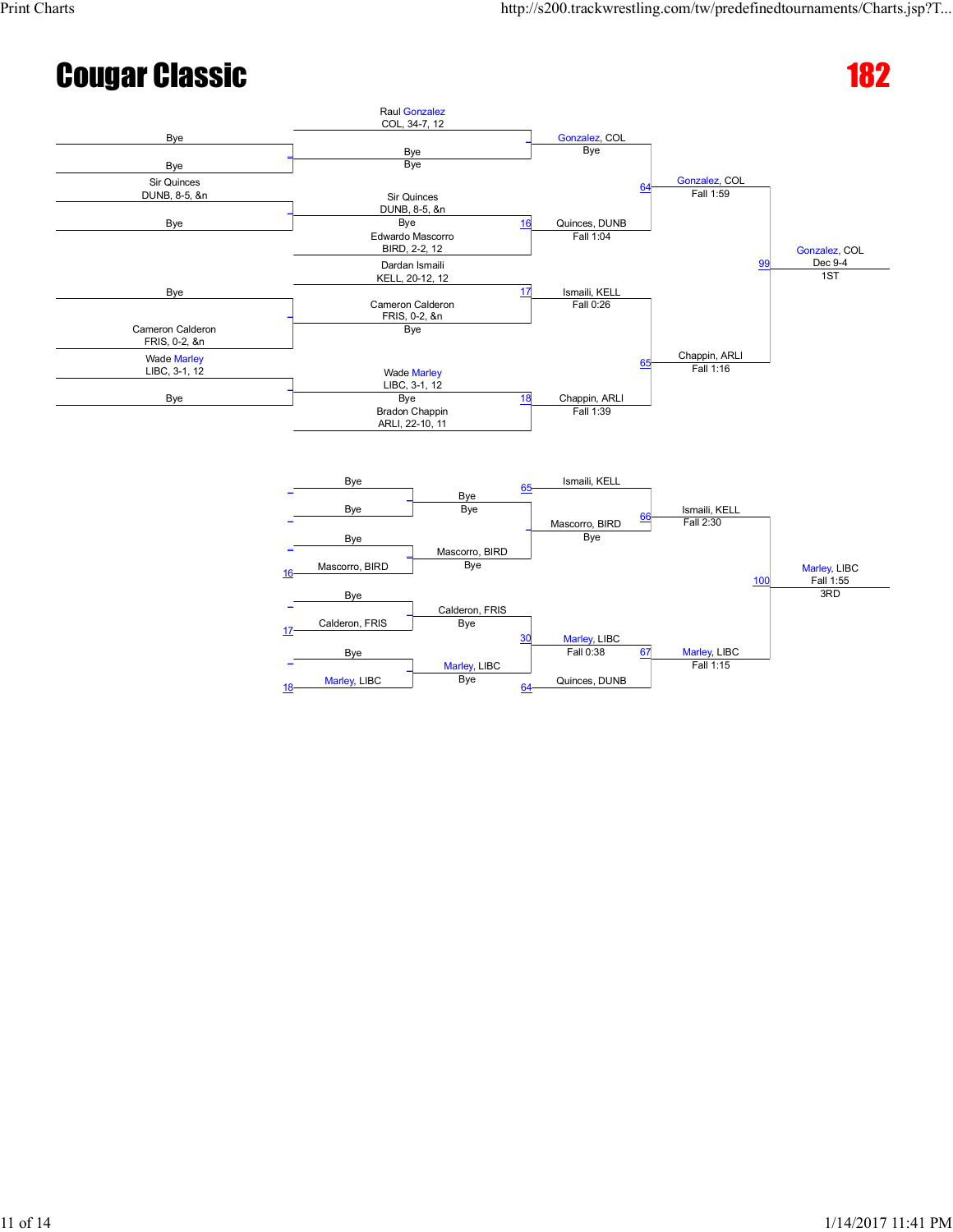## **Cougar Classic 2008 Cougar Classic**

![](_page_11_Figure_3.jpeg)

![](_page_11_Figure_4.jpeg)

![](_page_11_Figure_5.jpeg)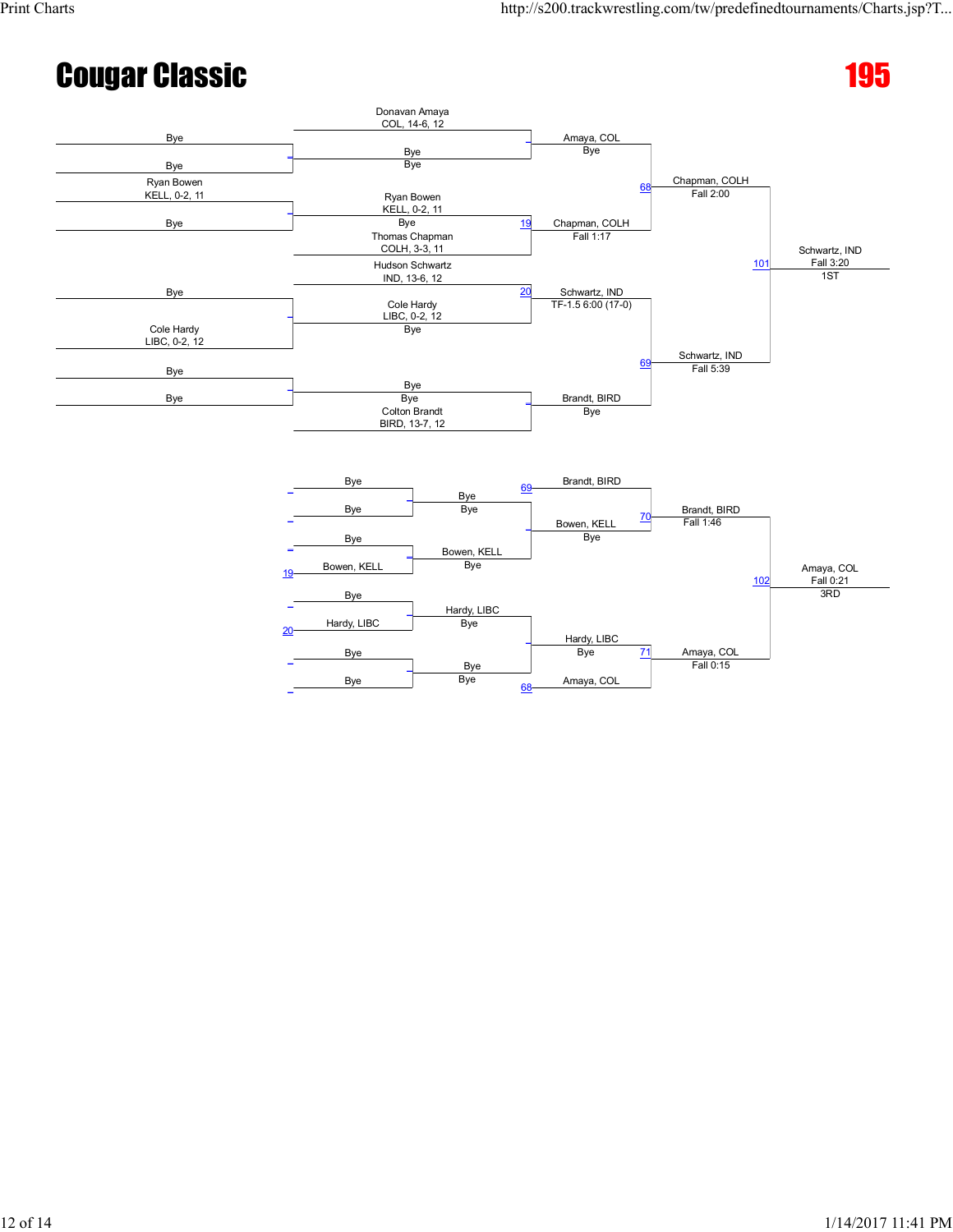## **Cougar Classic 220 and 220 and 220 and 220 and 220 and 220 and 220 and 220 and 220 and 220 and 220 and 220 and 220 and 220 and 220 and 220 and 220 and 220 and 220 and 220 and 220 and 220 and 220 and 220 and 220 and 220 an**

![](_page_12_Figure_4.jpeg)